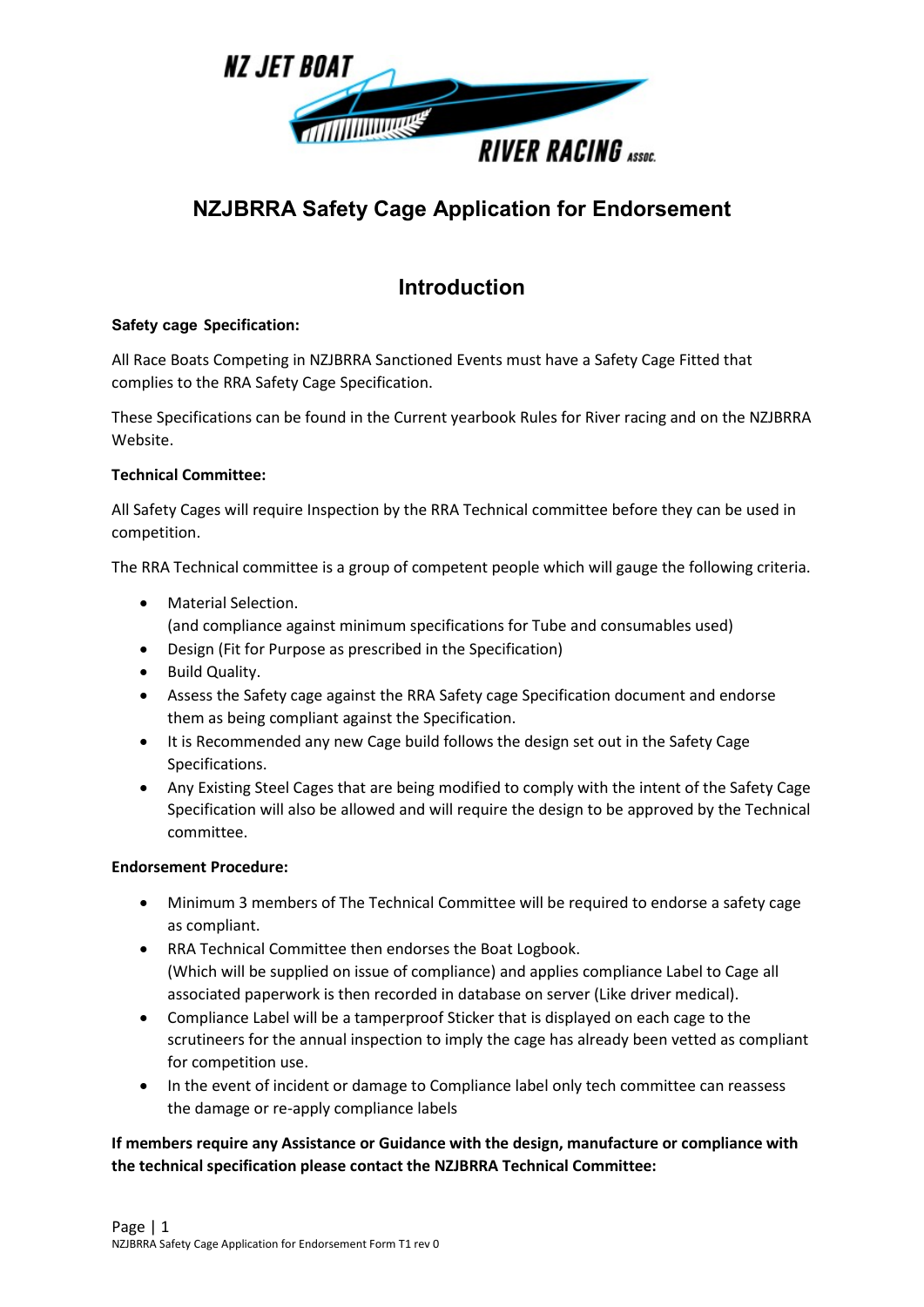

#### **Instructions for using this Form.**

- 1. Complete ALL applicable boat details
- 2. In Section 2 complete Constructor details and in Section 9 the appropriate Declaration must be completed and signed.
- 3. In section 7 Constructor Declaration is for all individuals constructing compliant safety structure.
- 4. In section 8 A clear and accurate line drawing of the structure must be provided detailing all the tube members incorporated into the safety structure.
- 5. All tube members of the structure must be detailed and identified in the drawing.
- 6. Only tube complying to the NZJBRRA specification for safety cages is authorised.
- 7. All Materials individual specifications should be stated in the endorsement form as per the material 'specification sheet 'available from the material supplier.
- 8. Measurements of the main roll bar and front/lateral roll bar top bends; reduction (A) and expansion (B) must be accurate to the nearest 0.1mm. Measurements should be performed at the centre of the bend radius and prior to welding in other members.
- 9. The person performing the welding must be an accomplished trade's person with trade qualifications and/or proven/trade experience.
- 10. The welding declaration MUST be ticked to confirm that all joins of the principle structure are welded through 360° using a full penetration weld.
- 11. A reinforcement plate welded to the hull is mandatory for each lower attachment point of the main & lateral/front roll bars and the backstays – material and measurements used must be provided. The minimum area for coverage is that portion of the Cage tube in full contact with the hull.
- 12. Accompanying Photographs: All applicable photographs must be included with this application. All photographs must be of the UN-PAINTED structure and must be clear and close-up views. Hi resolution digital photos are preferable.
- 13. A visual inspection of the Safety cage will be required by the RRA technical committee before endorsement will be given. This can be arranged during fabrication or upon completion and will also require an unpainted structure to confirm no Joins or filling is present in the safety structure. Photographic evidence may be acceptable however this will need to be approved by technical committee prior to endorsement is solely at the discretion of the committee.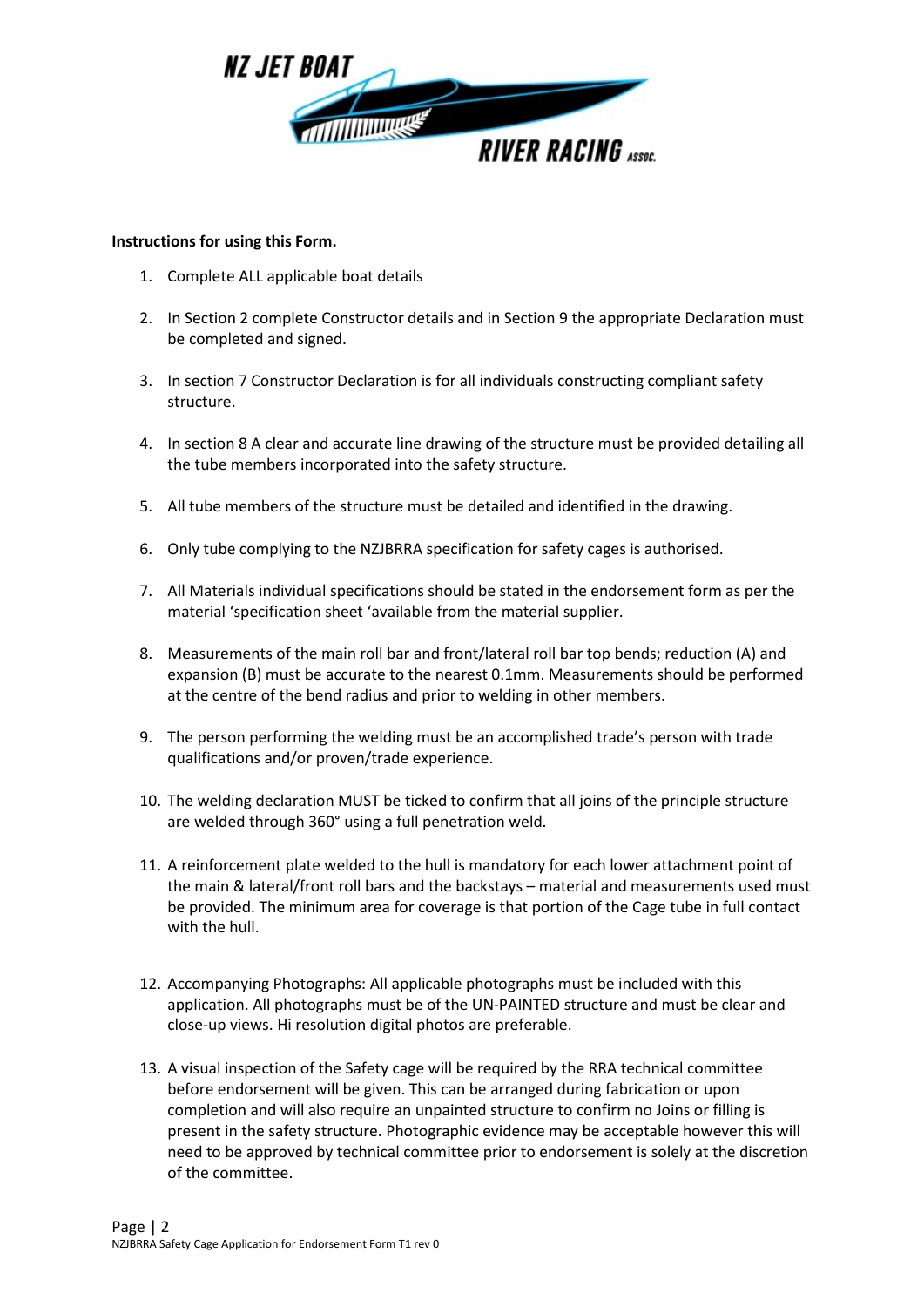

### **Section 1 - Boat details(All details are at time of endorsement)**

**Boat Make:**

**Boat Model:**

**Year of Manufacture:**

**Boat Hull No:**

**Registration No:**

### **Section 2 - Safety cage Constructor Details**

**Constructor Name:**

**Postal Address:**

**Email Address:**

**Daytime Phone No:**

## **Section 3 – Material Specification**

| <b>Cage Member</b><br><b>Number</b> | <b>Cage Member</b><br><b>Name</b> | <b>Material used</b><br>(CrMo, NZRCT) | <b>External Diameter</b><br>(MM) | <b>Wall Thickness</b><br>(MM) | <b>Tensile Strength</b><br><b>MPA</b> |
|-------------------------------------|-----------------------------------|---------------------------------------|----------------------------------|-------------------------------|---------------------------------------|
| 1                                   | <b>Front Loop</b>                 |                                       |                                  |                               |                                       |
| $\overline{2}$                      | <b>Rear Loop</b>                  |                                       |                                  |                               |                                       |
| 3                                   | <b>Backstays</b>                  |                                       |                                  |                               |                                       |
| $\overline{\mathbf{4}}$             | <b>Diagonals</b>                  |                                       |                                  |                               |                                       |
| 5                                   | Screen bar                        |                                       |                                  |                               |                                       |
| 6                                   | Harness bar                       |                                       |                                  |                               |                                       |
| $\overline{\mathbf{z}}$             | Side intrusion                    |                                       |                                  |                               |                                       |
| 8                                   | <b>Reinforcing</b>                |                                       |                                  |                               |                                       |
| 9                                   | <b>Brush bar</b>                  |                                       |                                  |                               |                                       |
| 10                                  | Seat base                         |                                       |                                  |                               |                                       |
| 11                                  |                                   |                                       |                                  |                               |                                       |
| 12                                  |                                   |                                       |                                  |                               |                                       |
| 13                                  |                                   |                                       |                                  |                               |                                       |
| 14                                  |                                   |                                       |                                  |                               |                                       |
| 15                                  |                                   |                                       |                                  |                               |                                       |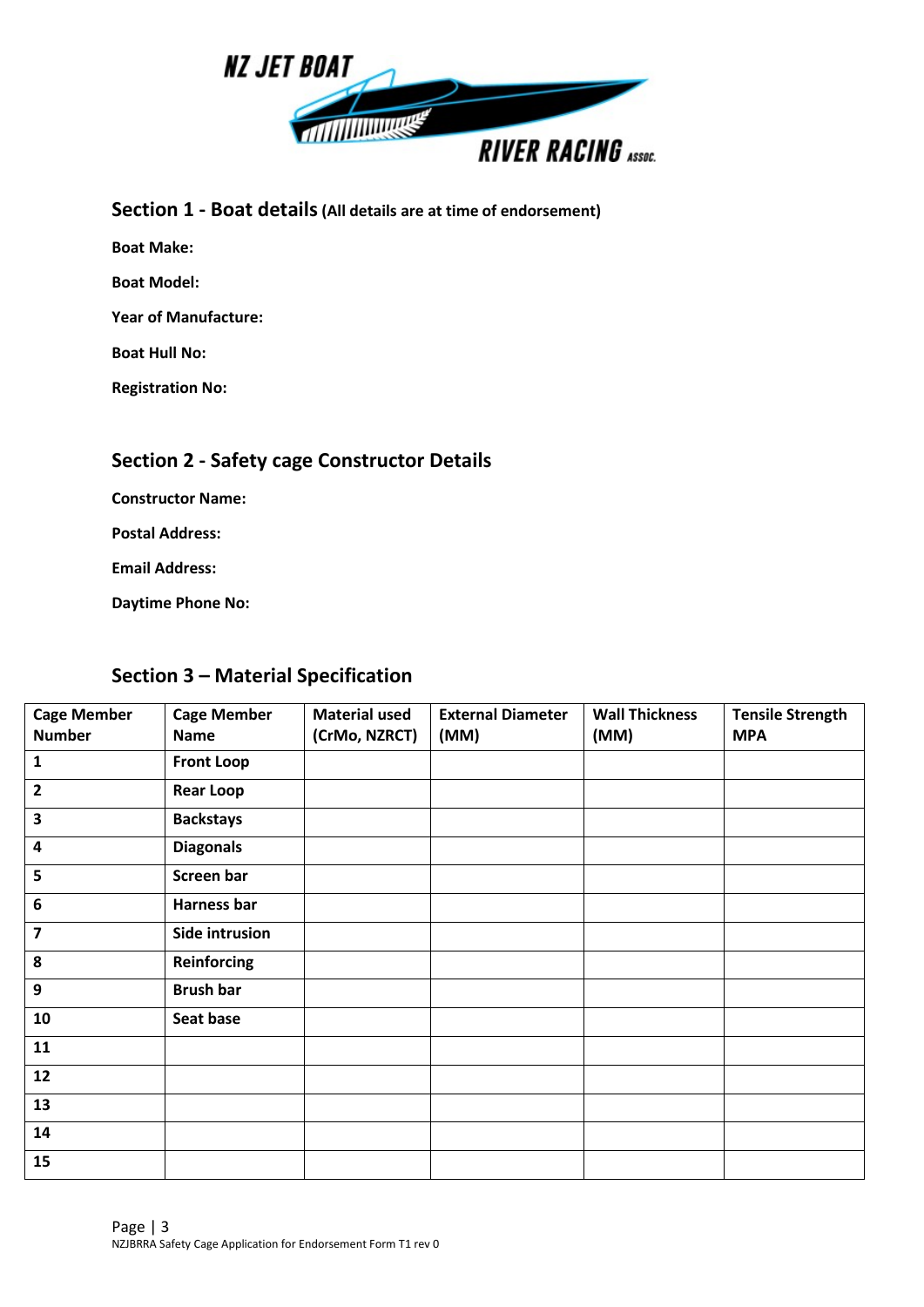

**Section 4 – Cage Bend Measurements (Tube Ovality)**



| Item                    | <b>Main Loop</b> |           | <b>Rear Loop</b> |           |
|-------------------------|------------------|-----------|------------------|-----------|
| <b>Original Tube OD</b> | $X =$            | MМ        | $X =$            | <b>MM</b> |
| <b>Reduction</b>        | $A =$            | <b>MM</b> | $A =$            | MМ        |
| <b>Expansion</b>        | $B =$            | MМ        | $B =$            | MМ        |
| <b>Calculation</b>      | $A/B =$          | MМ        | $A/B =$          | MМ        |

## **Section 5 – Welding Details**

| <b>Primary Welding Method and</b><br>Declaration:              | <b>Mig Weld</b>                            | All Joints Mitered and welded<br>through 360 degrees |
|----------------------------------------------------------------|--------------------------------------------|------------------------------------------------------|
| Please tick appropriate Box                                    | <b>Tig weld</b>                            |                                                      |
| <b>Welders Name and</b><br><b>Qualifications / Endorsement</b> |                                            |                                                      |
| <b>Welding Consumable used</b>                                 | <b>UN#</b><br>Heat #<br><b>Brand Name:</b> |                                                      |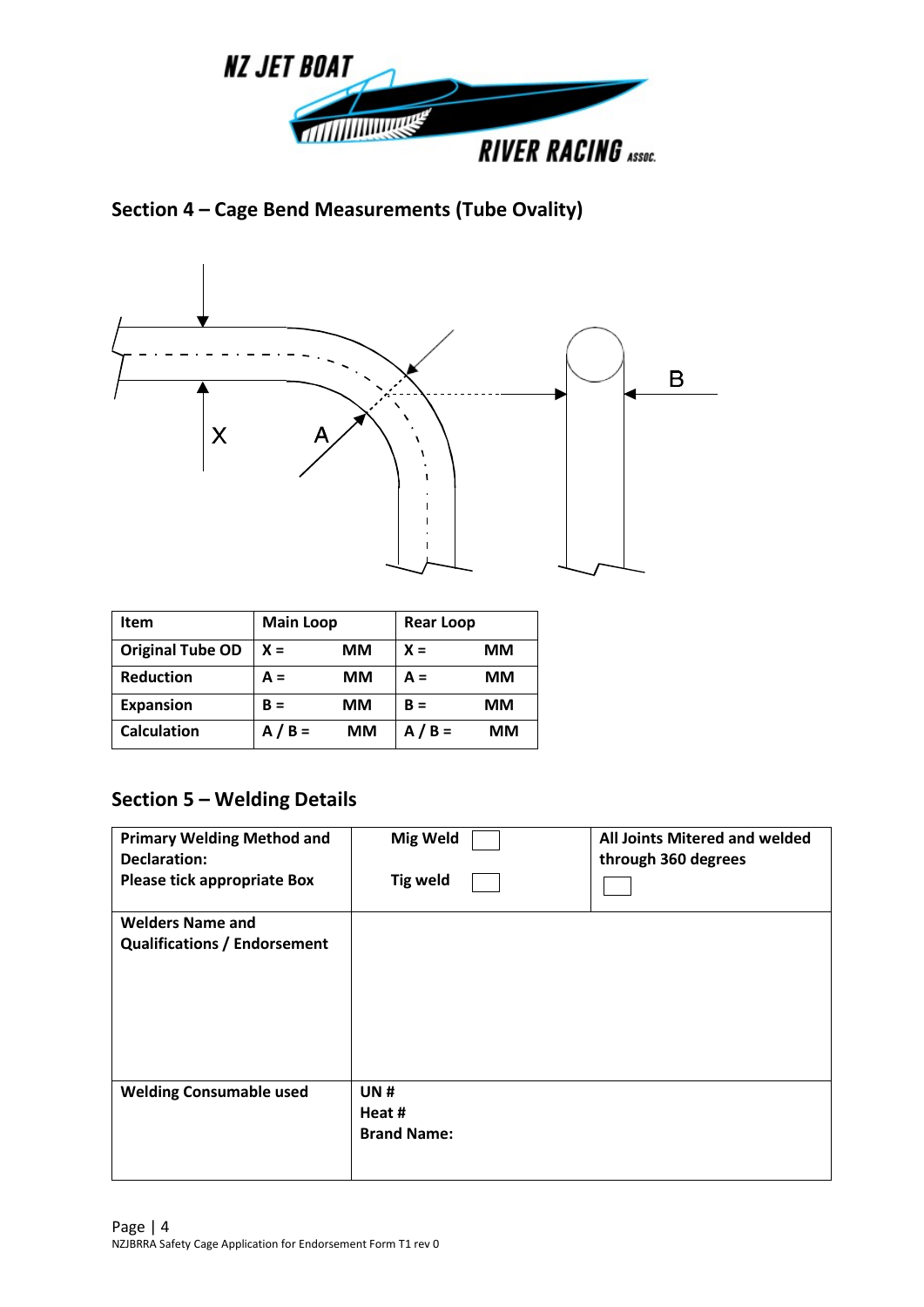

### **Section 6 - Hull Attachment**

|                                                                                      | <b>Front Loop</b>                                                         | <b>Rear Loop</b>                                                          | <b>Backstays</b>                                                          |
|--------------------------------------------------------------------------------------|---------------------------------------------------------------------------|---------------------------------------------------------------------------|---------------------------------------------------------------------------|
| <b>Base Plate Cage</b><br>(Cage Mounting plate)                                      | Material:<br>Thickness:<br>Area:                                          | Material:<br>Thickness:<br>Area:                                          | Material:<br><b>Thickness:</b><br>Area:                                   |
| <b>Footing plate Hull</b><br>(Alloy Hull Plate)                                      | Material:<br>Thickness:<br>Area:                                          | Material:<br>Thickness:<br>Area:                                          | Material:<br><b>Thickness:</b><br>Area:                                   |
| <b>Attachment fixing</b><br>details:<br>(Minimum Grade 8.8)<br>Fasteners to be used) | <b>Fastener Size:</b><br><b>Fastener Grade:</b><br><b>Locking Method:</b> | <b>Fastener Size:</b><br><b>Fastener Grade:</b><br><b>Locking Method:</b> | <b>Fastener Size:</b><br><b>Fastener Grade:</b><br><b>Locking Method:</b> |
| Demountable joints<br>(specific details e.g.<br>bolted, sleeved, clamp<br>etc.)      |                                                                           |                                                                           |                                                                           |

## **Section 7 – Constructor Declaration**

I hereby declare that I have read and understood the requirements of this endorsement and that the structure as detailed in this application has been designed, fabricated and installed with every intent to comply with the current specified requirements of NZJBRRA Safety Cage Specification.

### **Constructor Name:**

**Company (If applicable):**

**Formal Qualification /Endorsed Competency:**

**Signature:**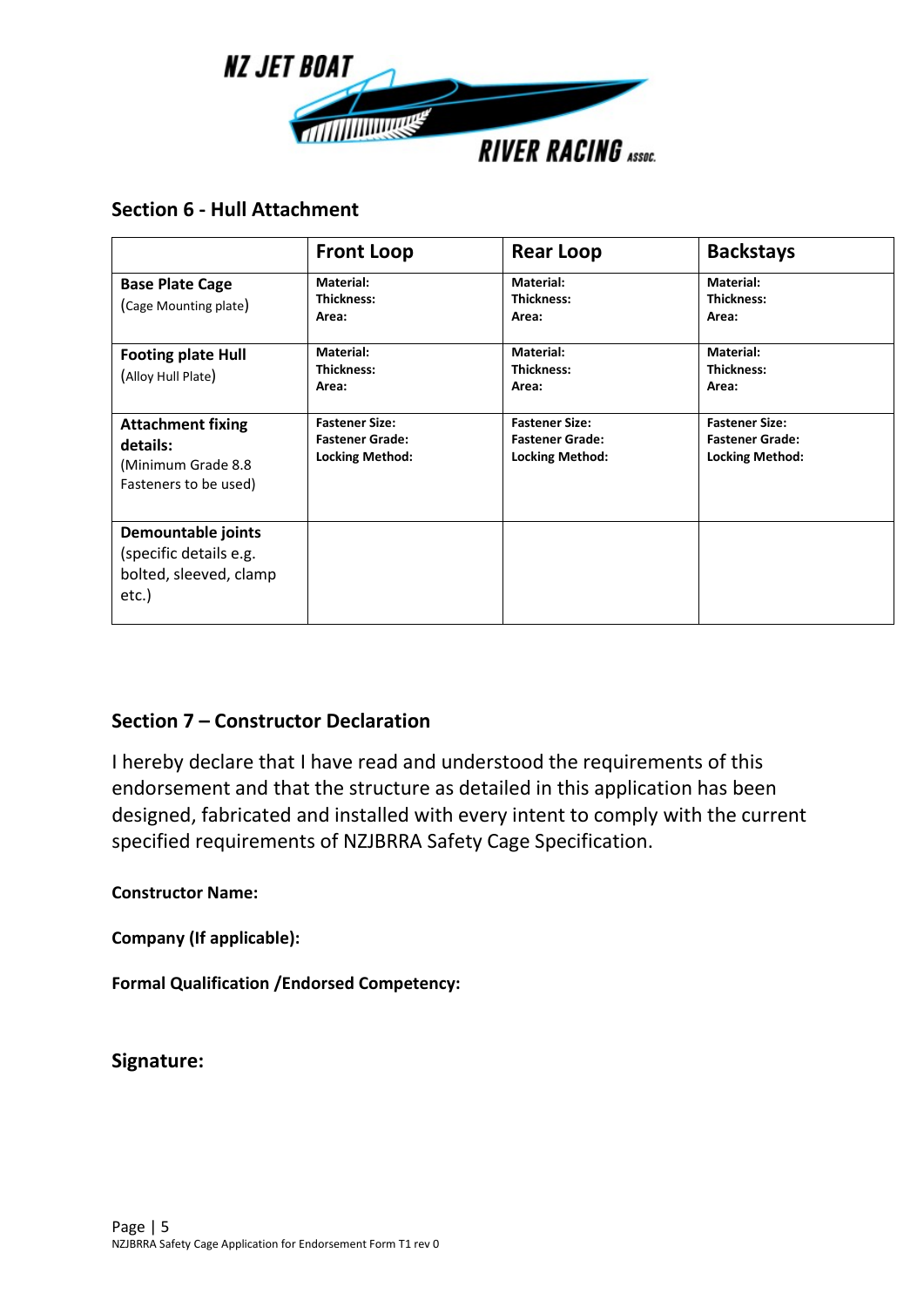

## **Section 8 - Safety Cage detail drawings**

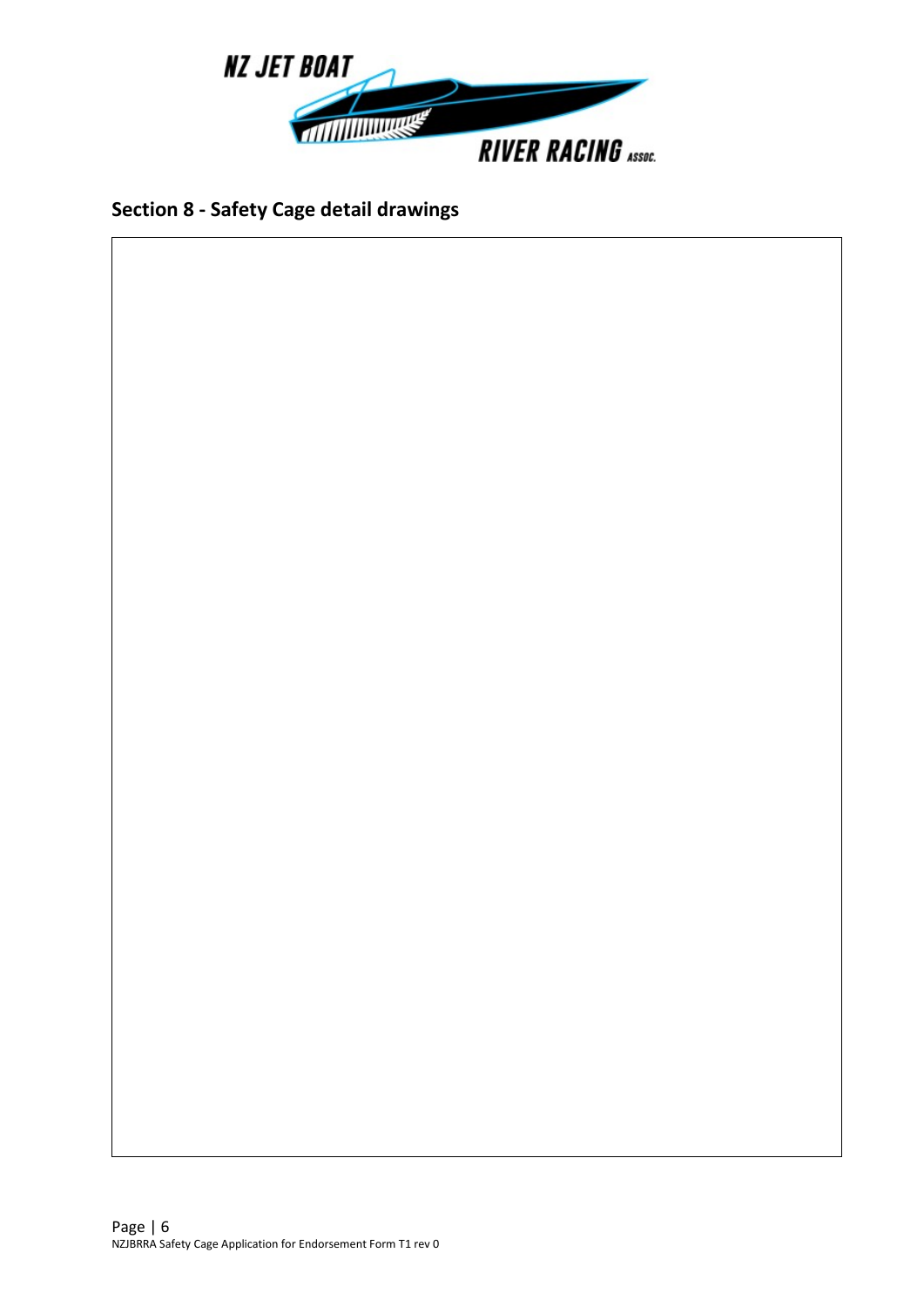# 1) Safety Cage Design Specification

- a) RRA Safety Cage Design Specifications
	- i) The intention of these minimum specifications is to provide the best possible protection to drivers and navigators, taking into consideration the accidents which have occurred within the sport over all nations that compete. NO guarantee is implied or stated, nor is any responsibility taken regarding the degree of protection or safety afforded by any safety cage construction to these specifications. Owners are encouraged to seek the advice of a structural engineer qualified in safety cage design.
- b) Roll Cage Materials
	- i) The 2 main hoops shall be made out of 44.5mm diameter, either round chrome moly tube (SAE 4130), minimum wall thickness 2.1mm or NZ Tube Mills - Roll cage Tube (NZTM-Q29/C350/ERW) or ITM - Roll cage Tube (MSNZ-Q29/C350/ERW), minimum wall thickness 2.6mm or DOM tubing (1018 to 1026) with a minimum wall thickness 2.6mm. All other braces & struts can be made out of 38.1mm diameter of the same tube type and minimum thickness. Aluminium is NOT permitted.
	- ii) For existing steel safety cages (prior to June 2018) with main hoops of 38.1mm diameter, these may be acceptable providing proof of the material type can be confirmed and the configuration is acceptable to the NZJBRRA Technical Committee.
	- iii) Attaching plates shall be a minimum of 5mm thick steel.
	- iv) No equipment inside the boat may be attached to the cage structure if it compromises the safety cage integrity.
- c) Welding and forming
	- i) All joints shall be fully welded by a competent welder and remain unground using the correct welding process for the material and TIG (Tungsten Inert Gas) or MIG (Wire Feed) welds shall employ a steel filler metal which is compatible with the base material.
	- ii) Chrome Moly joints shall be preheated and welded in 90-degree increments to avoid brittleness.
	- iii) Tubes shall be contoured and shaped for a close fit prior to welding.
	- iv) Tubes cannot be flattened in order to make a joint.
	- v) The manufacturer shall fill out the declaration on the appropriate Endorsement form.
	- vi) The main hoops of the cage may not be repaired by splicing, patching, cam-shelling, etc. All other components may be repaired by splicing, patching, clam-shelling, etc. according to generally accepted aircraft repair procedures. Each splice joint shall have an insert of 6" (152mm) minimum 3" (76mm) on each side of the joint centreline with rosette welds visible.
- d) Configuration & crew protection
	- i) The recommended configuration of the cage is either a "A" frame or half "A" frame with additional rear bracing struts and shall have a minimum of 2 main hoops. Rear bracing struts may be removable with a bolted splice (Fig. 1). Other configurations are acceptable providing they provide the same level of protection as set out below and are approved by the NZJBRRA Technical Committee.
	- ii) The main hoops shall be one-piece continuous tubing. No welds permitted other than at attachment points.
	- iii) The top corners of the main hoops shall be formed with one bend formed on a bender suitable for bending the material size used, ovality distortion to be no more than the wall thickness of the tube.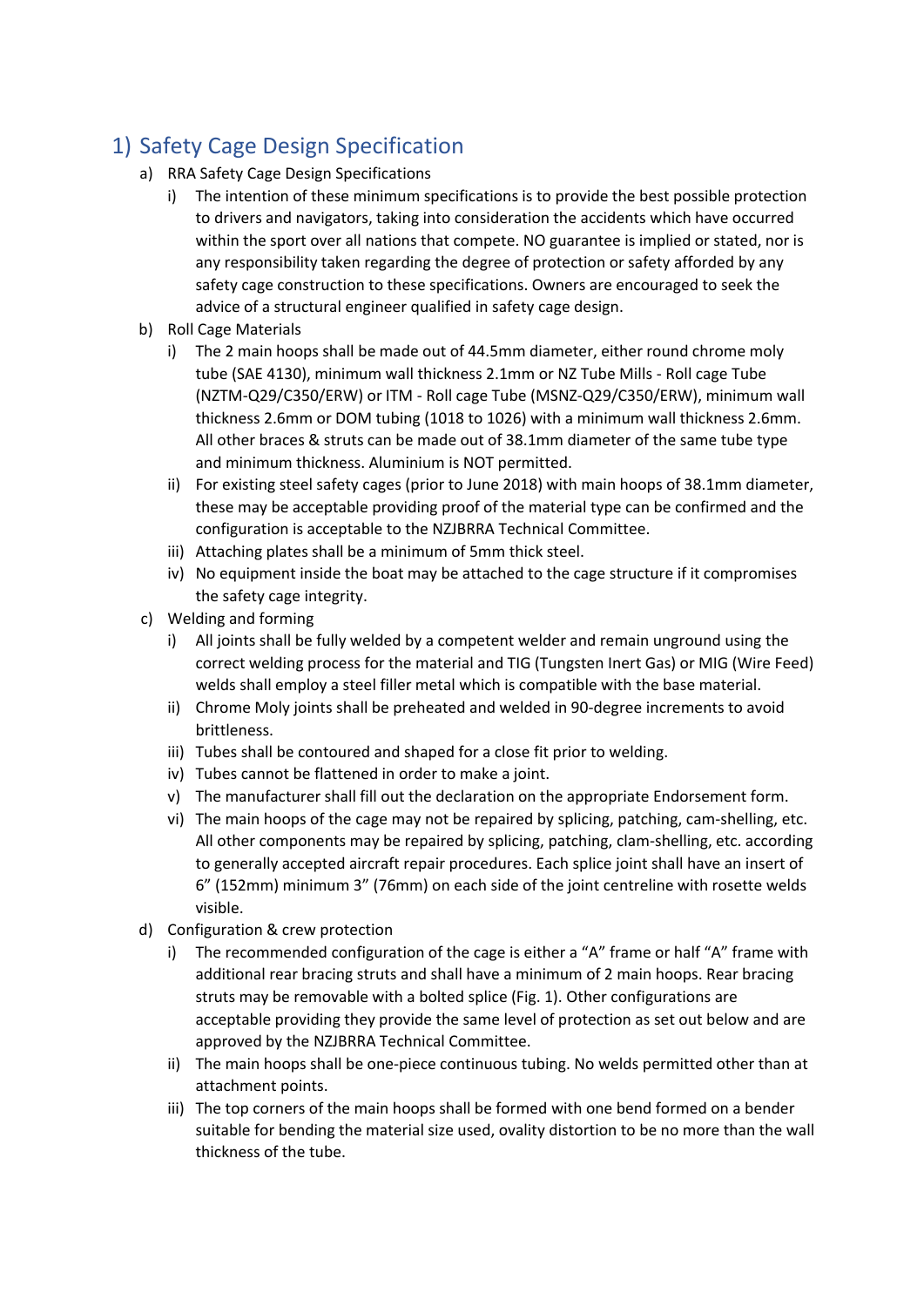- iv) The 2 main hoops shall be spaced apart at the head so that the helmet side elevation is fully protected from the front hoop and shall have a minimum of 3 tube spacers. (Fig. 1) Additional side intrusion bars may be added to provide this protection.
- v) The mounting points for the cage shoulder straps behind each crew member shall be between a line horizontal to the shoulders and a line drawn downwards from the shoulders at an angle of 25 degrees to the horizontal. (Fig.2)
- vi) On the side of the 2 main hoops there shall be a brace between approximately halfway up to form an A section. Each hoop at this point should be attached to the side panel (deck coaming) with 1x M8 bolt (Fig. 8). It is recommended that this brace extend around the inside of the top of the screen and be secured by 4x M8 bolts to the screen to provide support under impact loads from water or obstacle (Fig.7 ).
- vii) For new boats constructed after June 2018, Helmet clearance shall be 150mm from the main hoops for the tallest crew member and 100mm from the X brace or rear obstruction (Fig. 1). For older cages 100mm top clearance is acceptable providing there is sufficient inverted side escape area.
- viii) An X-styled brace going from the corner of the rear main hoop to either:
	- (1) The back cross bar then down to the engine bearers or outer chine area,
	- (2) Goes directly to the engine bearers or chine area and joined where they intersect (If the lower part of the X-brace goes to the outer chine, it shall have suitable load distributing plates on attachment points (Fig. 7), or,
	- (3) Bracing from the engine bearer to the deck coaming then to the centre of the hoop for turbines.
- ix) At the base of the side of the 2 main hoops, there shall be a brace between parallel above the chine for the seat rails to connect to. It is recommended that this brace extend around to the front screen support member then around to other side brace (Front impact struts) (Fig.5 ). This brace shall be clear of the crew's feet and is not required if there is a front bulkhead.
- x) The base connection to the hull of the main hoops shall be a 5mm minimum thick steel plate or angle, welded centrally to the hoop. This will be connected to the chine by a 10mm thick aluminium plate welded to the chine and bolted together with 2x M10 bolts or 4x M8 bolts or 6x M6 bolts (Fig. 8). There shall be a stiffening plate across the sponson at the fixing location.
- xi) The front hoop or side intrusion bars shall be in front of equal to the front of the crew's helmet when viewed from the side (Fig. 6). This is to provide protection to the crew from over hanging obstacles. It is important that this hoop position does not compromise the inverted side escape zone (Fig.2).
- xii) The top of the screen shall be of a height equal to the bottom of the crew's helmet (ie. No more than the crew's helmet may extend above the screen) and shall be of an angle that will deflect water and front on obstacles over the helmet. It is recommended that the top of the screen be supported from the centre deflection bar and screen support brace of the cage. This will then either be supported by a bulkhead or deck support struts to the base of the hull (Fig. 5).
- xiii) The top deck shall be supported to the base of the boat by support a bulkhead or vertical struts. This is to prevent the deck from collapsing under impact loads.
- xiv) A mid deflection bar from the centre of the front hoop to the top deck of the boat shall be installed to help deflect over hanging obstacles over the cage (Fig. 5).
- xv) Inverted side escape zone There shall be sufficient space for the crew to escape and inverted or overturned boat (Fig. 2).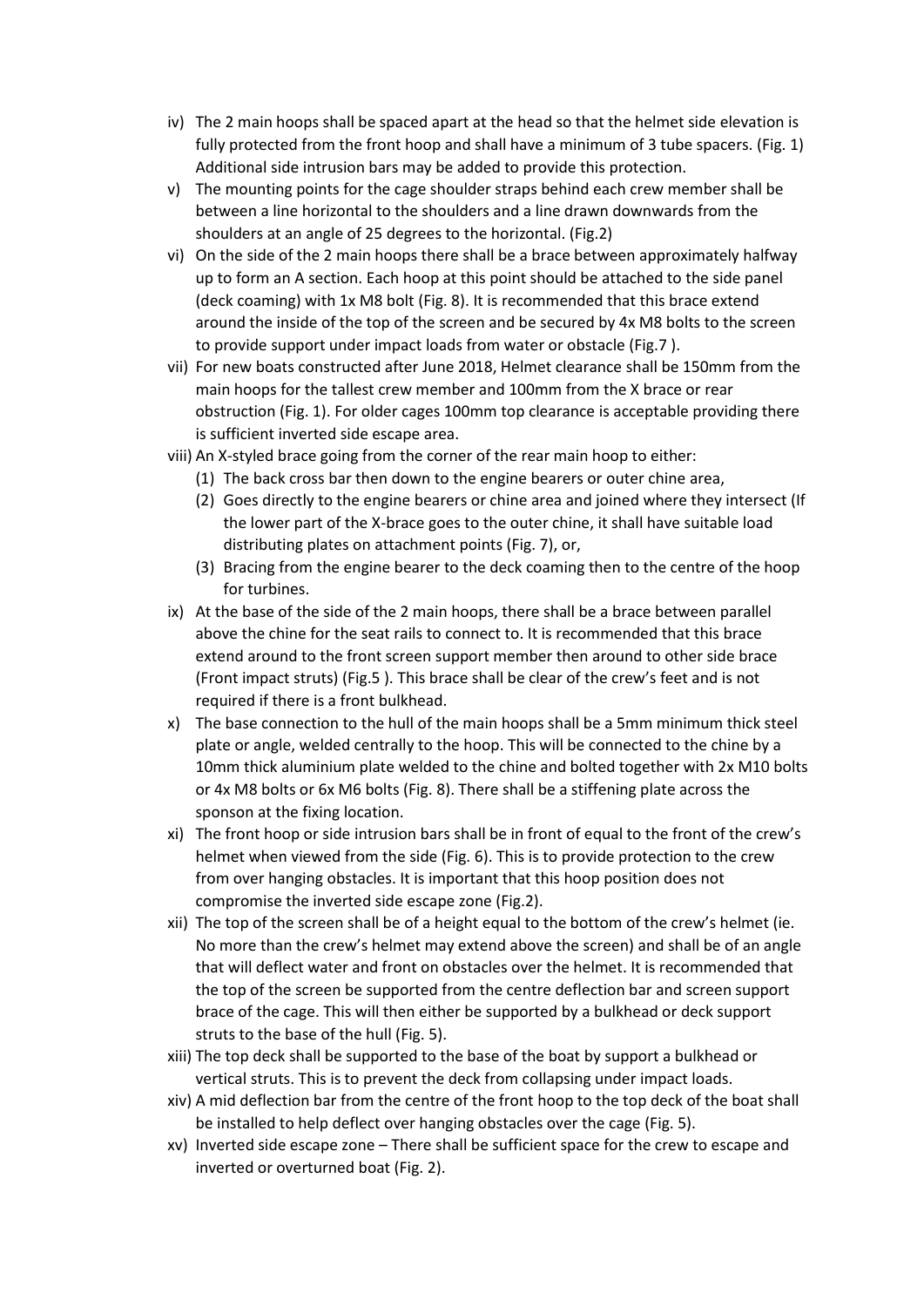- xvi) Seat mounts shall be mounted to the cage. The seat base assembly shall either be constructed using the same welding & fabrication procedures as for forming the roll cage structure or constructed from Aluminium bolted to the A frame base brace (Fig. 9). Seats shall have side head support.
- xvii) Seat belt harness points shall be secured to the safetyl cage and be constructed to withstand the same force as the harness is designed for. Harness anchoring bolts shall be a minimum size of a 7/16, 20UNF- threaded eye bolt and have suitable back up washer. Shoulder straps may be laced to the X frame as above.
- xviii) Safety cage padding with a minimum 20mm thickness shall extend a minimum of 180 degrees around the safety cage tubing and be of high density foam padding. Padding shall be placed where in the event of an accident the expected trajectory of the occupant's body parts may make contact.
- e) Method of Securing
	- i) Attachment plates or load-spreading flanges shall be welded to the tube ends to secure the cage to the boat and shall be at least 5mm minimum thickness.
	- ii) For rectangular plates:
		- (1) Minimum width of the plate = tube diameter.
		- (2) Minimum length of the plate + tube diameter x 2.
	- iii) For circular attaching plates: minimum diameter of round flanges should be tube outside diameter x 2.
	- iv) The safety cage may only be bolted to the boat as above.
- f) Safety Cage Endorsement
	- i) Endorsement is the term applied to the process which ensures that a safety structure has been constructed to the RRA roll cage design specification. The purpose of this section is to provide guidelines relative to the application requirements and processing of safety cage endorsement by the NZJBRRA Technical Committee.
	- ii) As a general rule, safety structures may be fabricated by anyone who has the required knowledge, skills and ability although it is highly recommended that this work is entrusted to a qualified professional.
- g) Endorsement Process
	- i) This is the general standard for safety cage/roll bar compliance (acceptance) and is required for all boats competing in events associated with NZJBRRA. The structure shall be endorsed by NZJBRRA and a copy of the compliance shall be contained in the boats NZJBRRA competition logbook.
	- ii) Each cage will have a self-destructing compliance sticker applied when endorsed by the RRA Technical Committee.
	- iii) All applications for Endorsement shall be submitted on the current Safety Cage Endorsement Application – Technical Form T1.
		- (1) Material Specification Unknown: Where the material specification is unknown the owner of the boat will be required to provide evidence to the RRA Technical Committee of the materials suitability.
		- (2) Material Dimensions Unknown: Where the material dimensions (specifically wall thickness) are unknown, these dimensions shall be determined physical measurement or UT thickness testing. This applies to all members used in the principal structure. Measurements shall be performed by a member of the NZJBRRA Technical Committee. Where the material dimensions differ from the stated minimums the structure will be subject to approval by the NZJBRRA Technical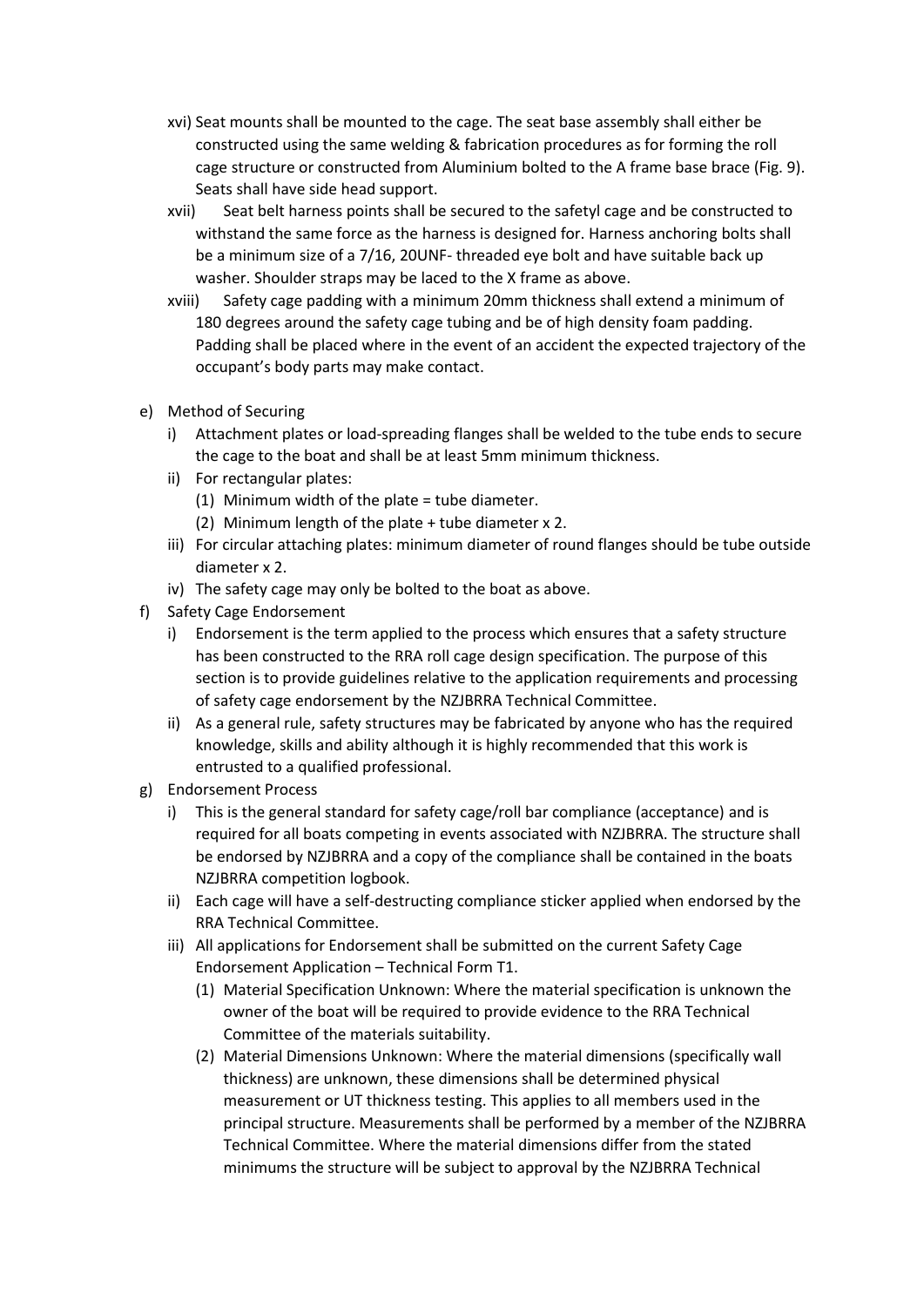Committee and (dependent upon approval) may be endorsed under Alternative Design.

- (3) Welding Details Unknown: Where the welding details are unknown, and the appearance of the welds clearly show a professional standard of workmanship this information may be omitted. Should the appearance be questionable, in any way, then confirmation of weld integrity must be proven by the manufacturer/boat owner. All member joins of the Principle Structure shall be welded through 360°.
- (4) Declaration by Manufacturer / Constructor: When, for whatever reason, the declaration is not completed by the original manufacturer / constructer then a signed Letter of Compliance shall be submitted by the applicant. This shall state that the applicant has unsuccessfully attempted to obtain the required signoff by the original manufacturer / constructor and the reasons why, the material description / dimensions have been established and a hardness test performed (for indicative strength), and that to the best of the applicant's knowledge the structure meets the minimum requirements of these rules.
- (5) Painted Structure: When, for whatever reason, the applicant elects to submit photographs of a painted structure with an initial Endorsement application, then a physical inspection of the structure will be required by a member of the NZJBRRA Technical Committee. A report may be produced detailing any specific features / necessary work required prior to Endorsement / approval being granted.
- iv) Repairs to a damaged Safety Cage
	- (1) Where damage is sustained to an approved Safety Cage, repairs may be authorised by the NZJBRRA Technical Committee.
	- (2) In all cases the following applies;
		- (a) Initially contact the NZJBRRA Technical Committee for approval/guidance prior to any repair work commencing.
		- (b) Repairs may only be performed by a competent welder and remain unground using the correct welding process for the material.
		- (c) Any damaged tube members (in the principle structure) shall be replaced in their entirety.
		- (d) All material used shall respect the original specification and dimensions of the originally endorsed structure or as approved in writing by the NZJBRRA Technical Committee.
		- (e) If there are any changes made during the repair to the original specification and dimensions of the originally endorsed structure, then approval shall be authorised by the NZJBRRA Technical Committee prior to the repair commencing.
- v) Figures 1-4
- vi) Figures 5-8
- vii) Figures 9-10
- h) The NZJBRRA Technical Committee;
	- i) Shall be appointed by the NZJBRRA Management committee,
	- ii) The role of the committee is to provide the NZJBRRA with a pool of suitably qualified individuals who together can make technically sound decisions around safety cage design and manufacture,
	- iii) The committee need not be members of the NZJBRRA, more importantly they should have the technical/trade background to support their inclusion,
	- iv) The committee shall consist of not less than 3 members.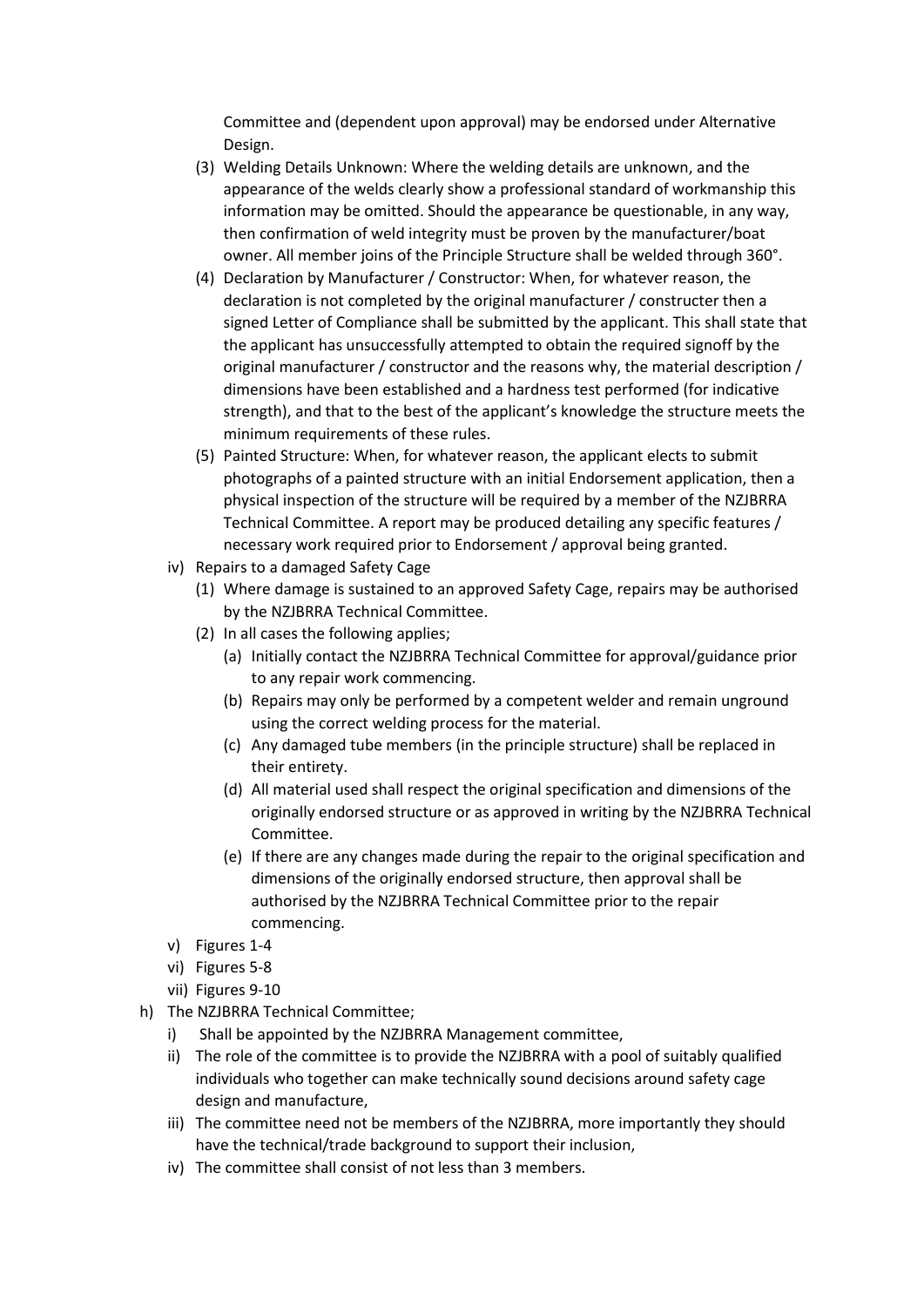# Half A-frame with rear bracing struts



Fig.2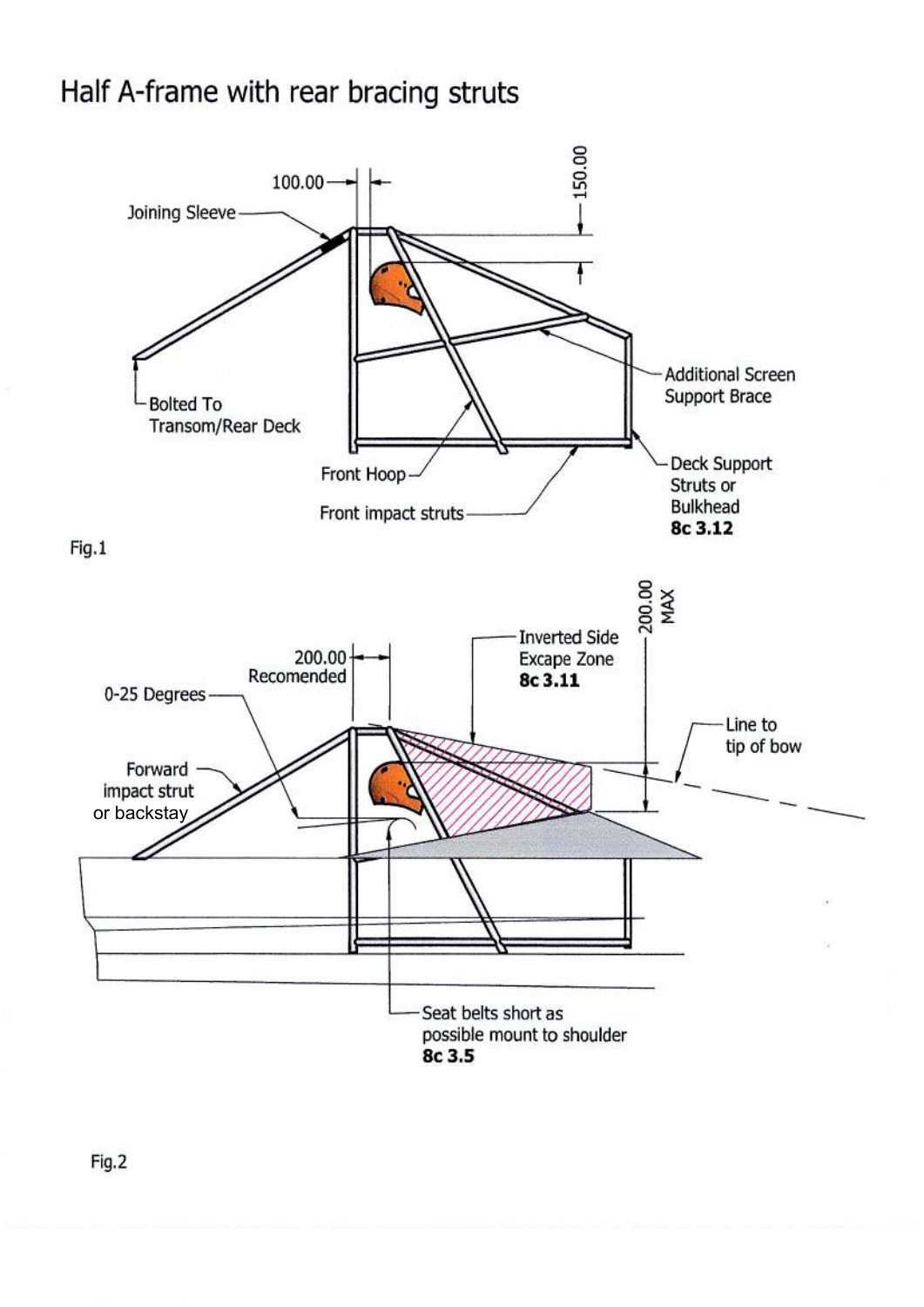# Half A-frame with rear bracing struts

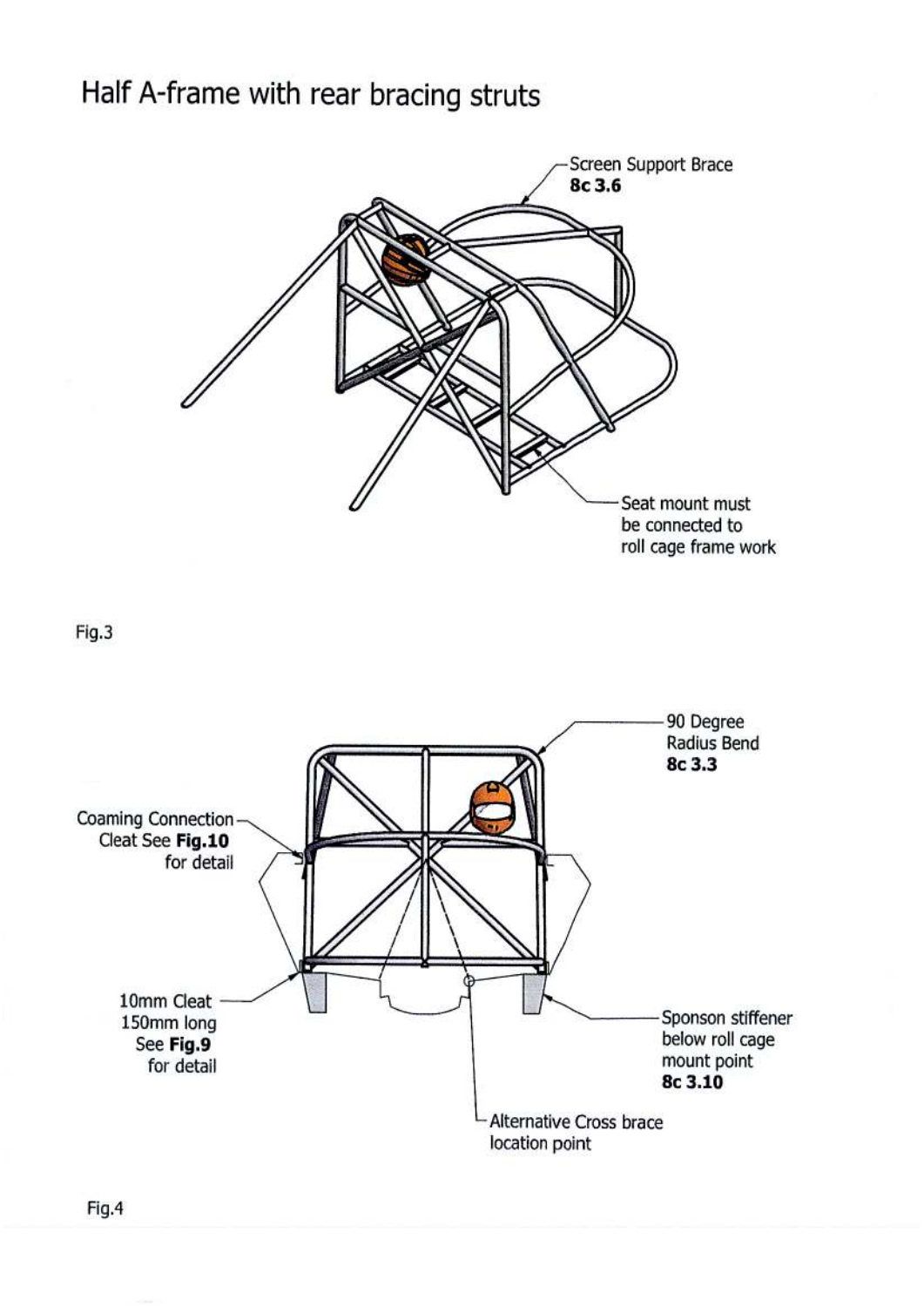# A-Frame Layout





Fig.6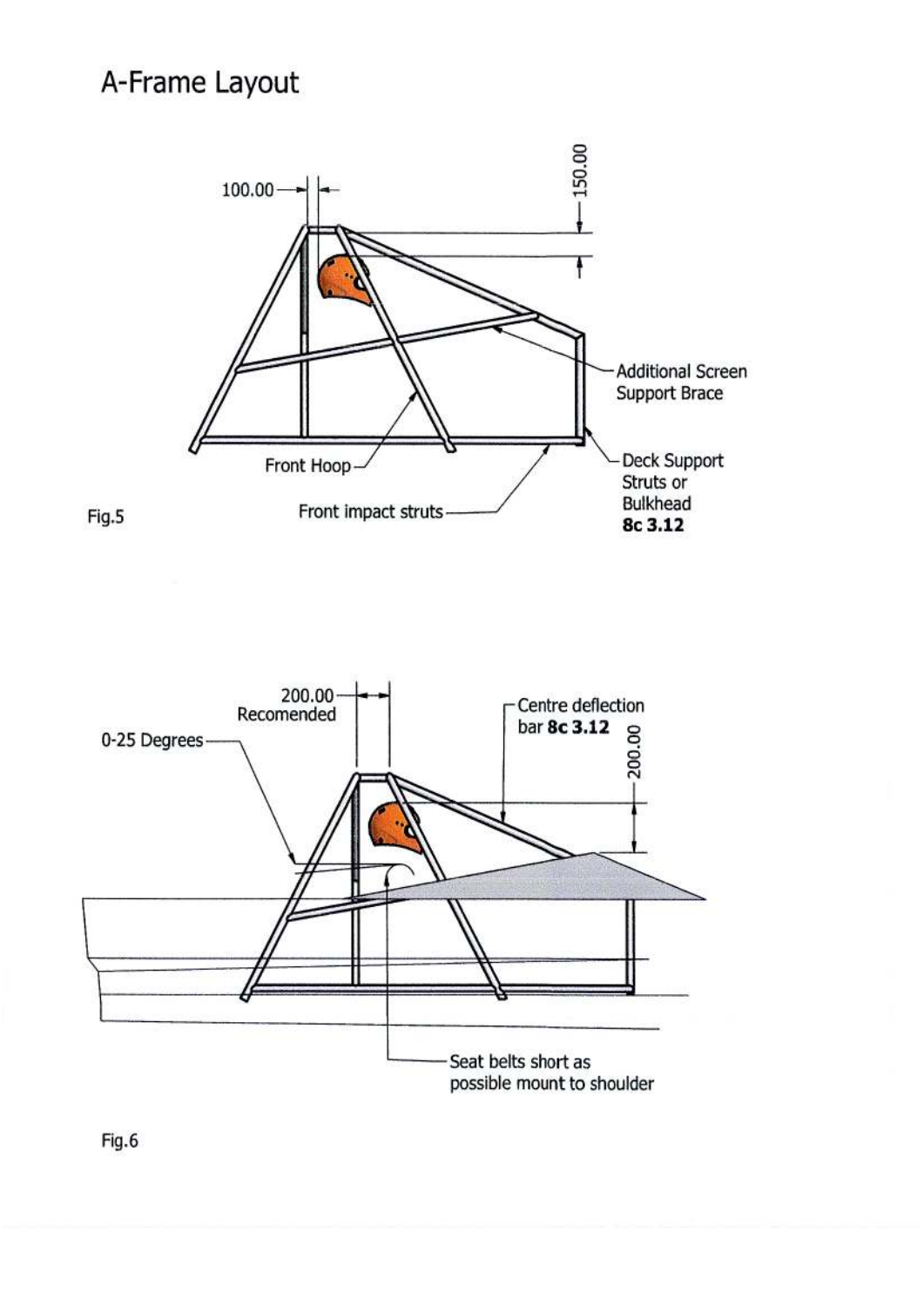A-Frame Layout



Fig.7